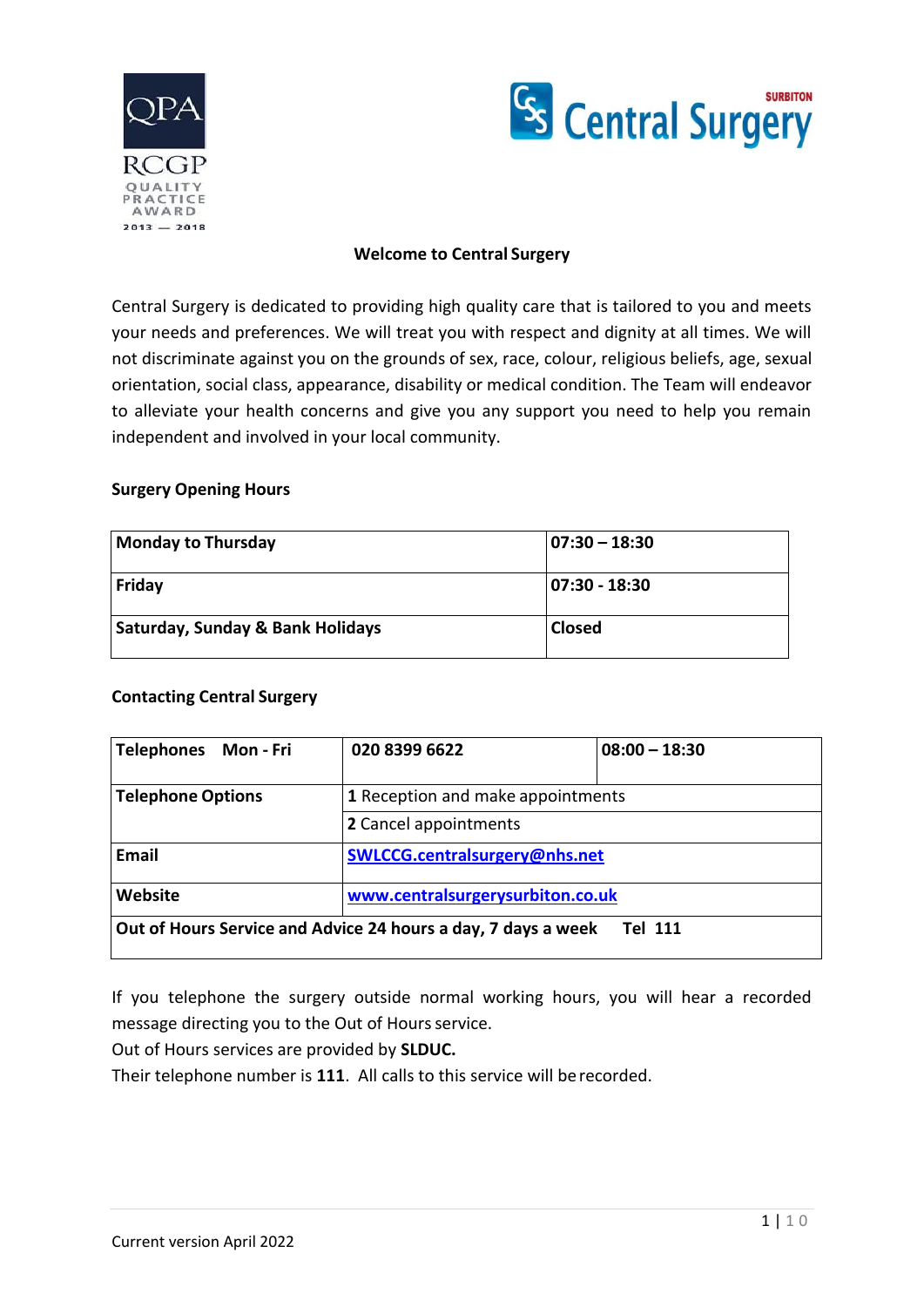### **The Central Team**

| <b>GPs</b>          |                                                                           |
|---------------------|---------------------------------------------------------------------------|
| <b>GP Partners</b>  | Dr Philip D. Moore (Male) - Mondays                                       |
|                     | MBChB (1975), DA, DRCOG, GP Trainer                                       |
|                     |                                                                           |
|                     | Dr Jonathan M. Edwards (Male) - Mondays, Tuesdays, Wednesdays             |
|                     | MBChB (1982), MRCGP, DRCOG, Dip Med Ac, GP Trainer                        |
|                     |                                                                           |
|                     | Dr Nassif S. N. Mansour (Male) - Mondays, Tuesdays, Thursdays and Fridays |
|                     | MBBS (1988), FRCGP, MRCP (UK), DGM, DRCOG, DFFP, GP Trainer               |
|                     |                                                                           |
| <b>Salaried GPs</b> | Dr Niloufer Byramji (Female) - Mondays to Thursdays                       |
|                     | MBBS (1986), MRCGP, DFSRH, Certificate in Essential Palliative Care       |
|                     |                                                                           |
|                     | Dr Carina Salazar (Female) - Tuesdays to Fridays                          |
|                     | MBChB (1993), DFFP                                                        |
|                     | Dr Dominic Naidoo (Male) - Mondays, Tuesdays, Thursdays and Fridays       |
|                     | MBChB (1994), DPEC (SA), nMRCGP, DGM                                      |
|                     |                                                                           |
|                     | Dr Shwetha Nathan (Female) - Mondays, Wednesdays and Thursdays            |
|                     | MBBS 2009, MRCGP 2014, DFSRH 2014. Coil and Implant trained 2014          |
|                     |                                                                           |
|                     | Dr Kheelna Bavalia (Female) - Fridays morning only                        |
|                     | MBBS (1997)                                                               |
|                     |                                                                           |
|                     | Dr Christine Satkunanayagam (Female) - Mondays, Tuesdays, Wednesdays      |
|                     | MBBS (2005), MRCGP, DFSRH (2017), loC IUT, LoC SDI                        |
|                     |                                                                           |
|                     | Dr Nerida Burnie(Female)- Mondays, Tuesdays and Fridays                   |
|                     | MBBS (1994)                                                               |
|                     |                                                                           |
|                     | Dr Harriet Cunningham (Female) - Wednesdays and Fridays                   |
|                     | MBBS 2010 (London), MRCP (2014), MRCGP (2020)                             |
|                     | Dr. Meera Gowripalann (Female) - Tuesdays, Wednesdays and Fridays         |
|                     | MBBS, DFSRH, DRCOG, MRCPCH, MRCGP                                         |
|                     |                                                                           |
|                     |                                                                           |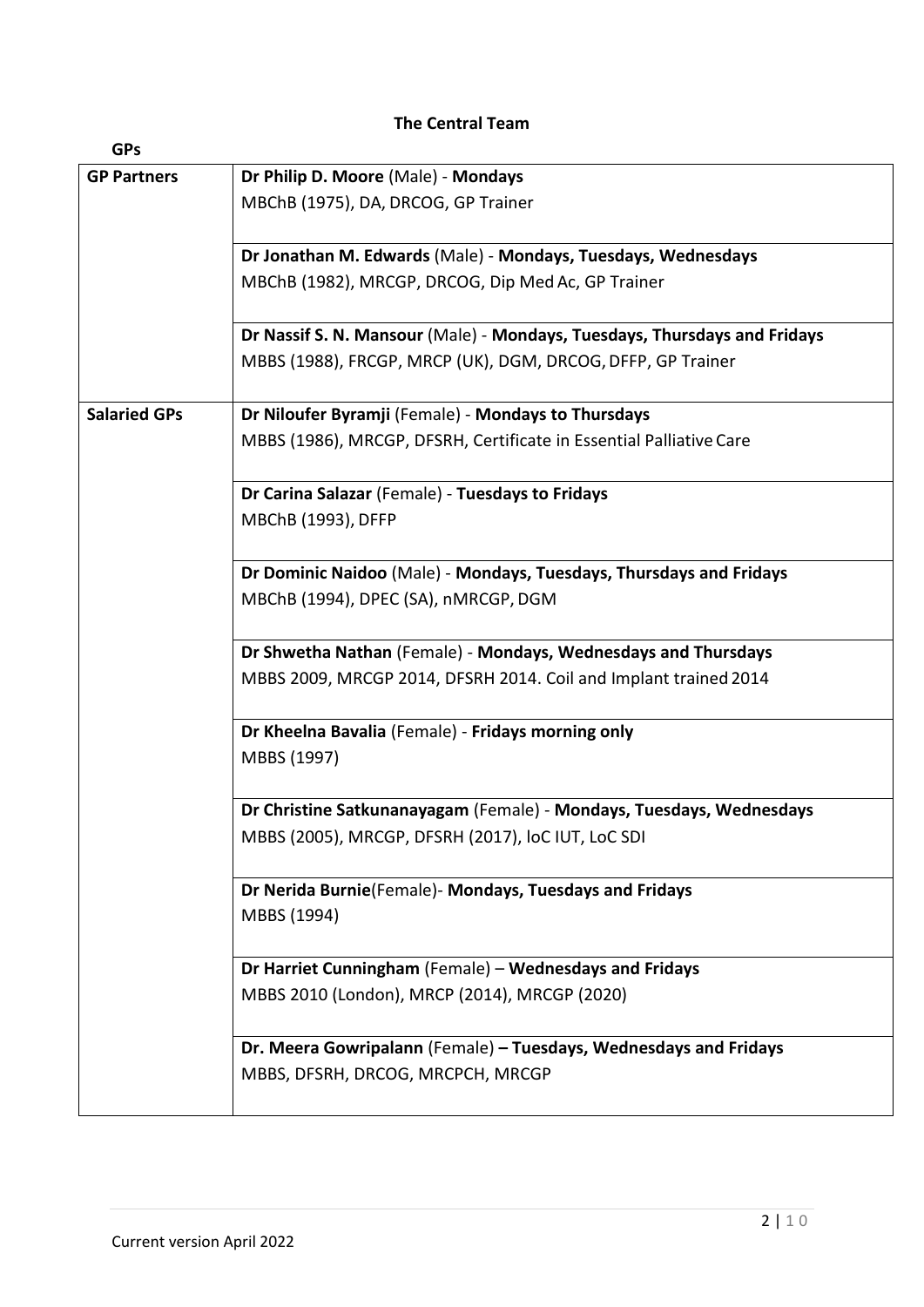# **Nursing Team**

| <b>Practice Nurses</b> | Caroline Shannon - Mondays, Wednesdays, Fridays                                  |  |  |
|------------------------|----------------------------------------------------------------------------------|--|--|
|                        | RN, BSc (Hons), PG Cert, PG Dip Specialist Practitioner - Practice Nursing Heart |  |  |
|                        | Failure and COPD, Independent Nurse Prescriber                                   |  |  |
|                        |                                                                                  |  |  |
|                        | Sue Kingsley - Mondays, Tuesdays, Thursdays and Fridays                          |  |  |
|                        | Registered General Nurse (1986)                                                  |  |  |
|                        |                                                                                  |  |  |
|                        | Jane Fairman - Tuesdays, Wednesdays                                              |  |  |
|                        | <b>Registered General Nurse</b>                                                  |  |  |
|                        |                                                                                  |  |  |
|                        | Janet Dashti - Wednesdays and Thursdays                                          |  |  |
|                        | Registered General Nurse (2005)                                                  |  |  |
|                        |                                                                                  |  |  |
| <b>HealthCare</b>      | <b>Christine Payne - Mondays to Fridays</b>                                      |  |  |
| <b>Assistants</b>      | Diploma in Health and Social Care Level 2 (2012)                                 |  |  |
|                        | Phlebotomy (2003), Key Skills in Numeracy and Communication (2012)               |  |  |
|                        |                                                                                  |  |  |
|                        | <b>Vicky Thorpe - Mondays to Fridays</b>                                         |  |  |
|                        | Phlebotomist (2012)                                                              |  |  |
|                        |                                                                                  |  |  |
|                        | Hollie Armstrong - HCA certificate                                               |  |  |
|                        |                                                                                  |  |  |
| <b>Clinical</b>        | Mrs Chaandni Sharma - Mondays, Tuesdays, Thursdays, Fridays                      |  |  |
| Pharmacist             | Master of Pharmacy MPharm (2010)                                                 |  |  |
|                        | Postgraduate Certificate in Independent Prescribing (2018)                       |  |  |
| <b>Practice</b>        |                                                                                  |  |  |
|                        | <b>Mrs Sandra Ramirez - Mondays to Fridays</b>                                   |  |  |
| <b>Paramedic</b>       | Degree in Paramedic Science (2013)                                               |  |  |
|                        | Qualification in Minor injury management (2019)                                  |  |  |
|                        |                                                                                  |  |  |

# **Central Management Team**

| <b>Practice Manager</b>           | <b>Ms Kerry Essop</b>     |
|-----------------------------------|---------------------------|
| <b>Assistant Practice Manager</b> | <b>Mrs Sarah Wells</b>    |
| <b>Team Leaders</b>               | <b>Mrs Iuliana Tulbea</b> |
|                                   | Ms Luiza Matyja           |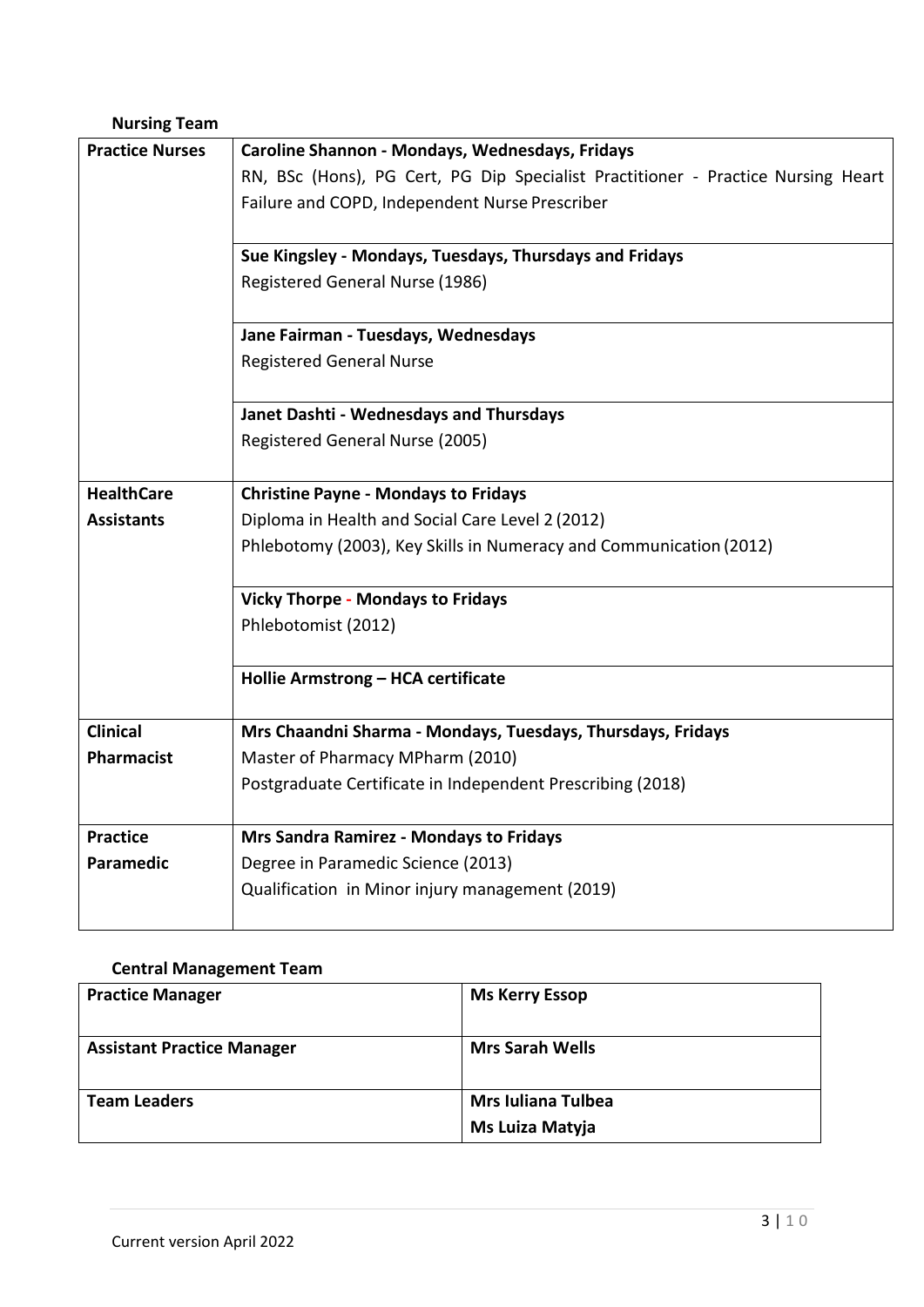# **Administration and Reception Team**

| Administration | <b>Caroline Chapman</b>    |
|----------------|----------------------------|
|                | <b>Julia Darby</b>         |
|                | <b>Macy Green</b>          |
|                | <b>Georgia Griffiths</b>   |
|                | <b>Karen McLaughlin</b>    |
| Reception      | <b>Hollie Armstrong</b>    |
|                | Receptionist/Administrator |
|                | <b>Angie Baker</b>         |
|                | Receptionist/Administrator |
|                | <b>Hannah Bond</b>         |
|                | Receptionist/Administrator |
|                | <b>Amy Gossington</b>      |
|                | Receptionist/Administrator |
|                | <b>Sian Hughes</b>         |
|                | Receptionist/Administrator |
|                | <b>Gosia Lindsay</b>       |
|                | Receptionist/Administrator |
|                | <b>Carol Mooney</b>        |
|                | Receptionist/Administrator |
|                | <b>Tracy Patterson</b>     |
|                | Receptionist/Administrator |
|                | <b>Amanda Penny</b>        |
|                | Receptionist/Administrator |
|                | <b>Jackie Williams</b>     |
|                | Receptionist/Administrator |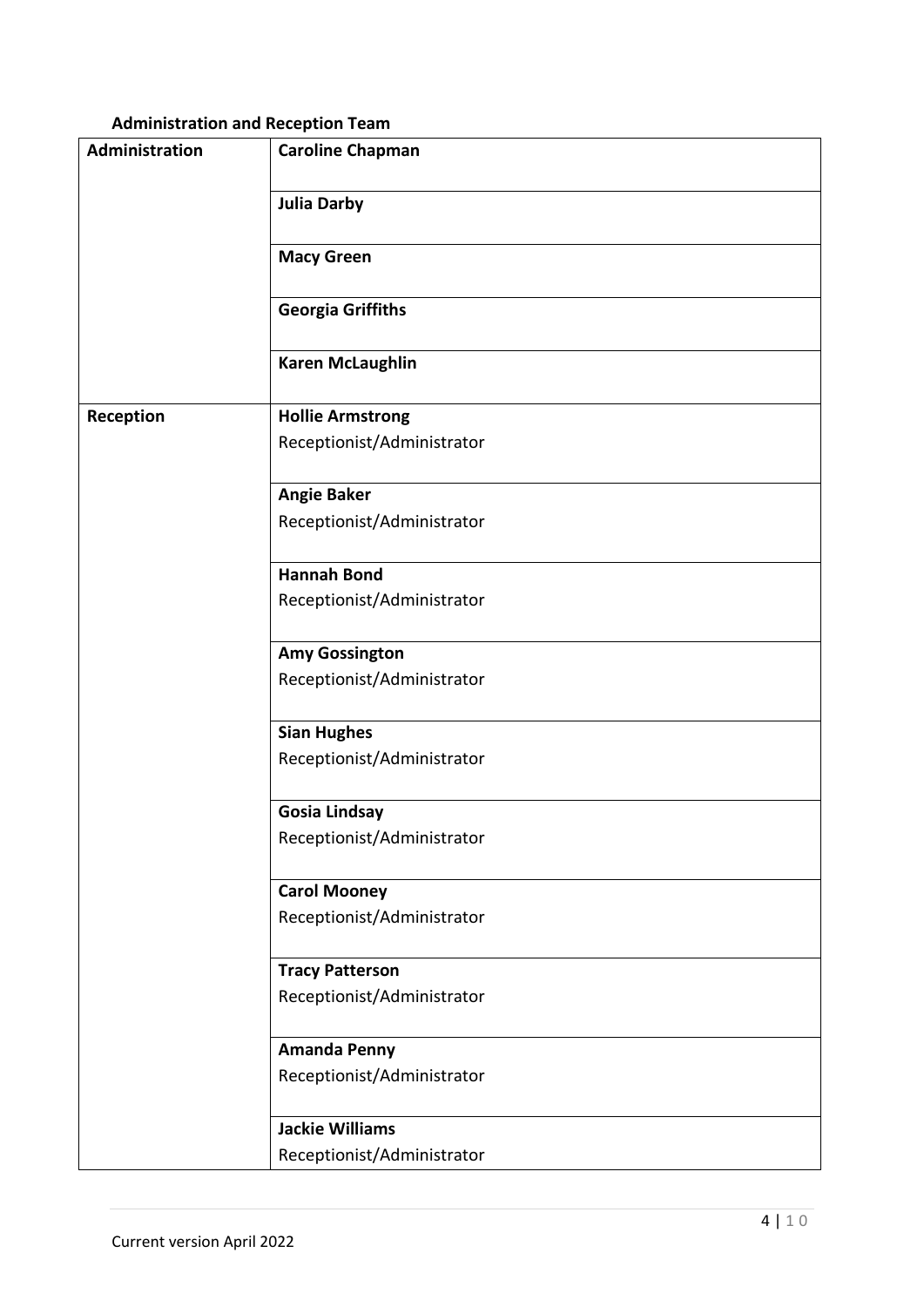### **Disabled Patients**

- The Surgery premises are DDA compliant; disabled parking spaces, step free access and toilets adapted.
- There are wheelchairs for use within the building.
- A portable induction loop is available for hearing aid users.
- Signing interpreters can be arranged when necessary.
- Hearing and Guide dogs are welcome.
- If you would like a large print version of this leaflet, please ask at our Reception.

### **Registration at the Surgery**

The Practice welcomes new patients to register provided that they live within the catchment area outlined on the map below. More details can also be found at [www.centralsurgerysurbiton.co.uk](http://www.centralsurgerysurbiton.co.uk/)

To register, applicants should complete a GMS1 form and a health questionnaire, obtained from our reception desk or downloaded from the website. The completed forms should be presented at the reception desk along with evidence of identity and proof of address. New patients are invited to attend a New Patient Check with one of our nursing staff. When registering a child, please bring the Personal Child Health Record "Red Book."

# **Practice Catchment Area**



**Central Surgery Surbiton Health Centre, Ewell Road, Surbiton, KT6 6EZ Telephone: 020 8399 6622 Website[: www.centralsurgerysurbiton.co.uk](http://www.centralsurgerysurbiton.co.uk/) Email[: SWLCCG.centralsurgery@nhs.net](mailto:SWLCCG.centralsurgery@nhs.net)**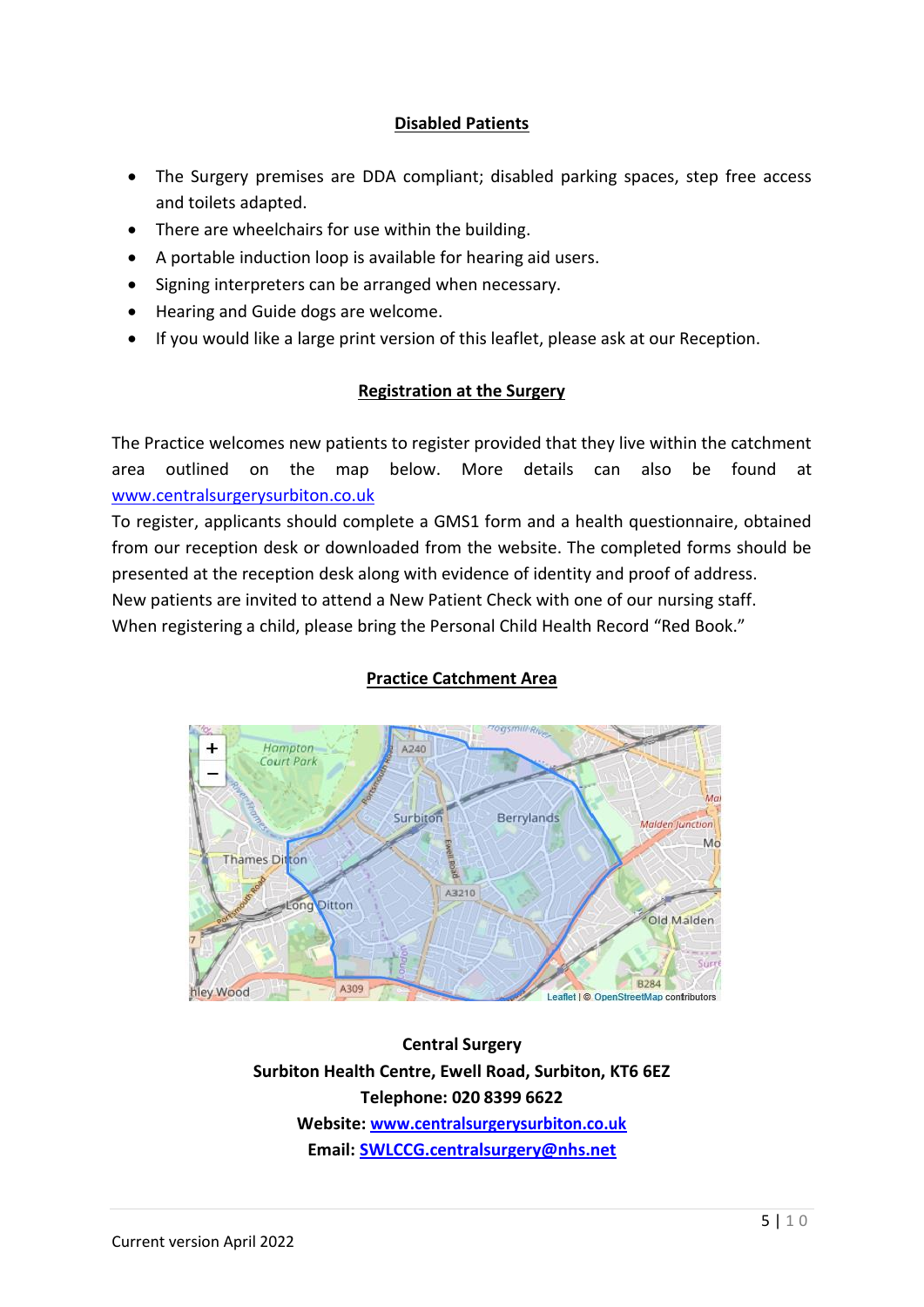#### **What we offer:**

### **Online Services**

Central Surgery has an online booking system where you can book your own appointments, view test results, your medical records and order repeat prescriptions. You can sign up to online access by contacting the Practice by email at [swlccg.centralsurgery@nhs.net.](mailto:swlccg.centralsurgery@nhs.net) If you are worried about this access, it is secure.

If you would like some help to navigate you through registering online for the first time, our reception team would be very happy to assist you and show you its full functionality.

Photo identification and proof of address will be required to access this service, otherwise you can register via the NHS App - <https://www.nhs.uk/apps-library/nhs-app/>

#### **Home Visits**

The decision to provide a home visit is at the doctor's discretion.

They are only intended for genuinely housebound patients or for patients whose current illness makes them unfit to attend the surgery.

Lack of transport is not considered a reason to request a home visit.

Patients requesting a home visit should contact the surgery before 10.00 pm.

#### **Appointments**

Appointments are provided Monday to Friday from 07:30 to 18.30.

If you would like someone to be in attendance for any examination, we have staff that are trained chaperones. Please let a receptionist know as practicably possible that you require this service. A doctor or nurse can also ask to have a chaperone present when undertaking examinations.

**Central Surgery is a teaching practice**. We have GP Registrars and Retainers (qualified doctors undertaking further training in General Practice), medical and nursing students working in the Practice. You may be asked if one of these students can sit in on your consultation. We will always ask your consent first.

#### **Appointments type**

 **Routine appointments** – these appointments can be booked online via Patient access service, by telephone or at reception. You can book appointments with a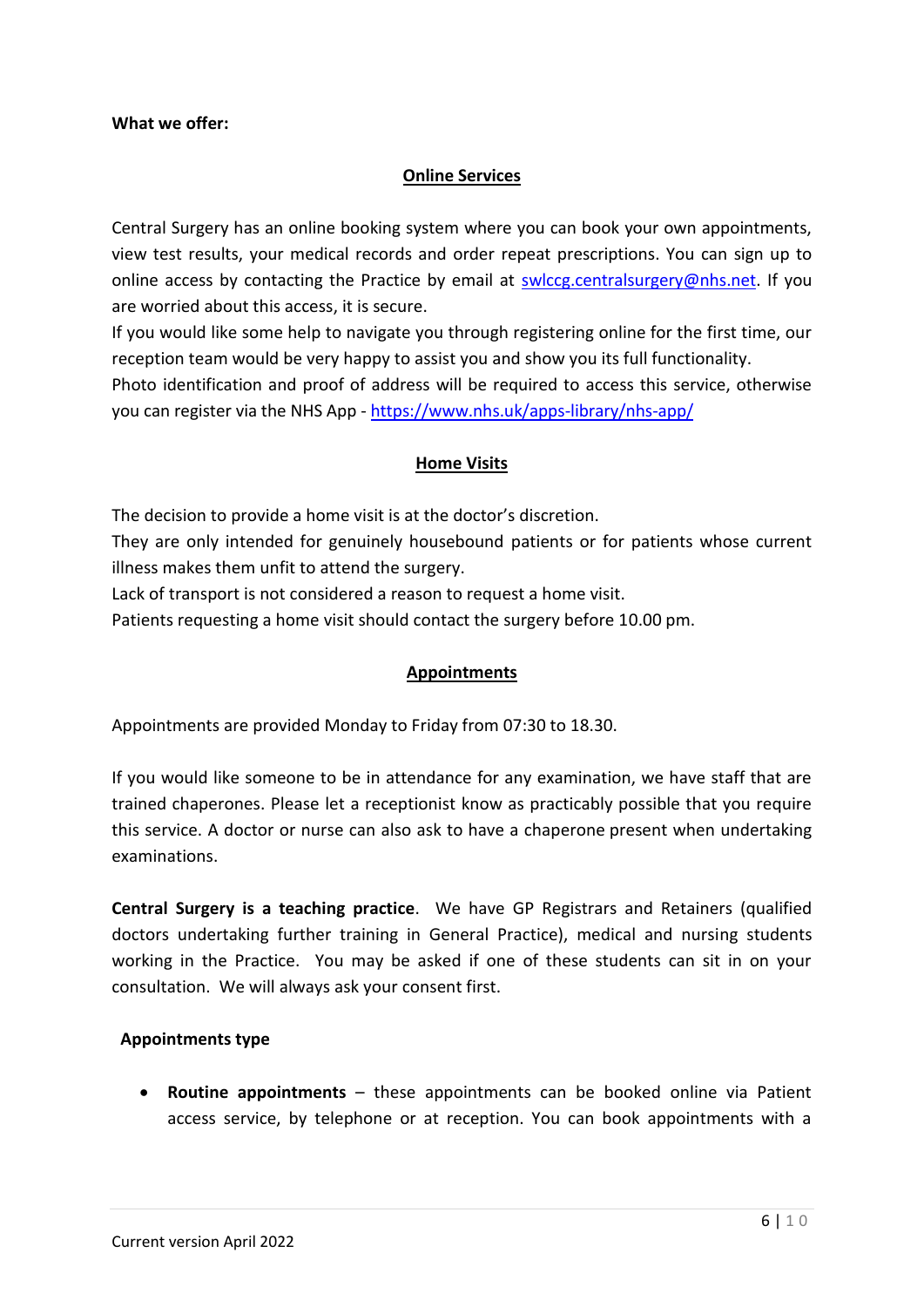doctor or nurse<sup>1</sup> of your choice for up to 4 weeks ahead.

- **On the day telephone triage appointments** these appointments are for patients in need of urgent medical care on the day and we have a limited number of appointments to offer each day. You will need to advise the operator of your medical urgency. You may be contacted by either our Duty Doctor, Practice Clinical Pharmacist or the Practice Paramedic who are all qualified to look after you. Please be aware that even if you are at the surgery from 7.30am to book an appointment, you will have to wait until 8.00am until the appointments are made available to book. This is to ensure the system is fair for all patients whether they attend in person, book online or telephone us.
- **Video consultation** When the clinician speaks with you they may decide that a video consultation is more appropriate. Please ensure you are in a private place to do one. Please watch this short video on You Tube to understand the process <https://www.youtube.com/watch?app=desktop&feature=youtu.be&v=xxW4ssN3y90>
- **Face to Face Appointment** COVID 19 has limited these type of appointments to reduce the risk of infection, however after speaking with the clinician they may ask you to come in to see them. We will ask you to wash and sanitise your hands upon arrival. They will have already washed their hands and be wearing PPE, so to save time in your appointment.

### **Appointment duration**

Our standard length of appointment is 10 minutes. Whilst our clinicians will do their best to deal with your health issues in the time they have available, this isn't always possible and they may ask you to book another appointment. If you do have a number of queries that you need to discuss, please request a double appointment at the time of booking.

#### **Cancellations and late arrivals**

If you are unable to attend an appointment once booked, please phone **020 8399 6622, select option two** (**2**) and leave a short message on the answerphone. You can cancel appointments using the patient online service as well as texting back 'CANCEL' to your appointment text reminders on your mobile phone.

Cancelling an appointment enables us to offer it to another patient. The Practice has a Did Not Attend Policy and if you do not comply, you will be removed from the Practice's register.

1

<sup>&</sup>lt;sup>1</sup> Nurses and Healthcare Assistants appointments can't be currently booked online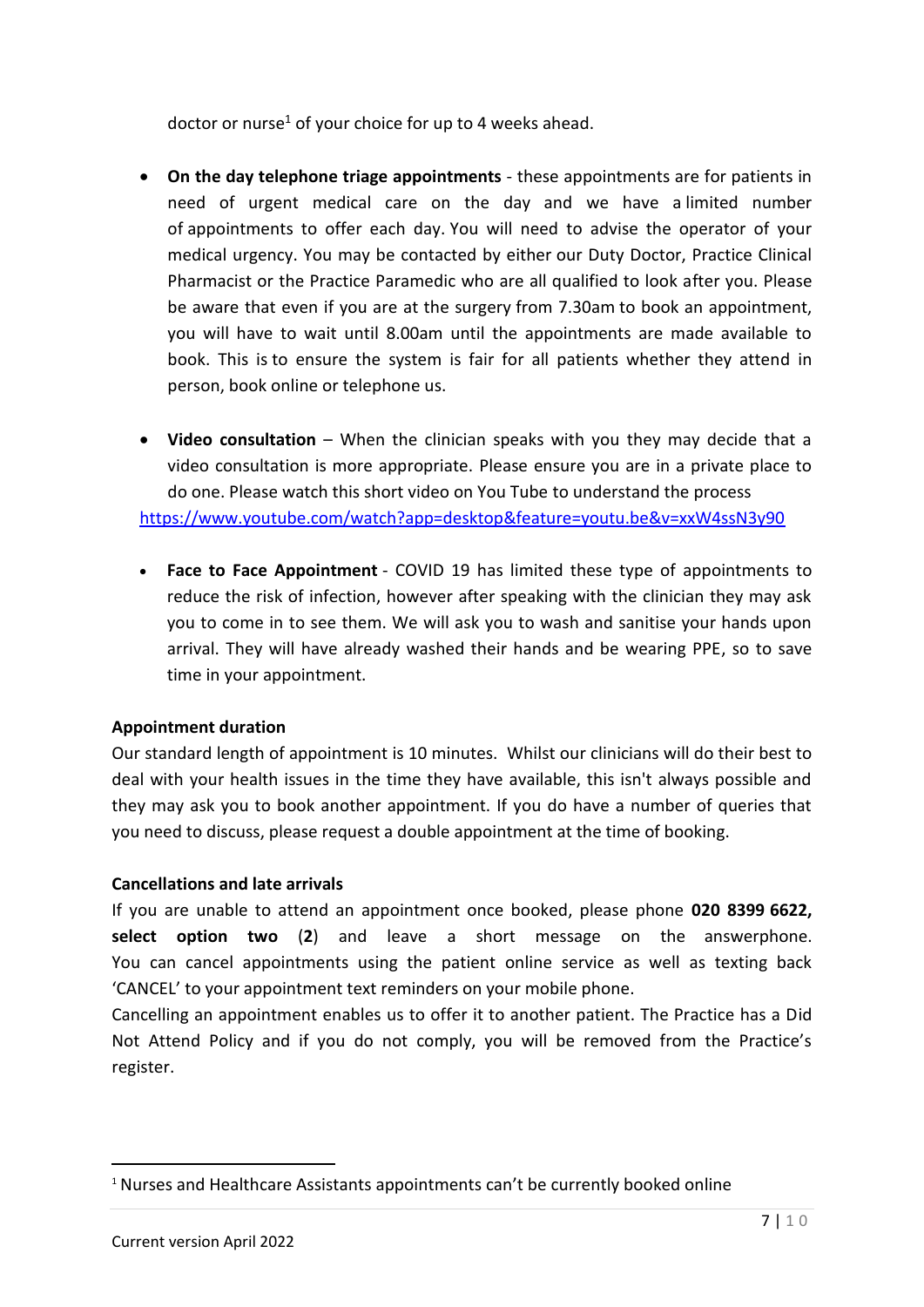If you arrive more than 10 minutes late for your appointment you may not be seen by the doctor. It is at their discretion if they will still see you. The receptionist will message the doctor who will advise the receptionist what to inform you. You may have to rebook another appointment or the doctor, time allowing, may agree to see you at the end of their surgery.

### **Central Surgery Services**

In addition to regular appointments with GPs and Nurses we provide a wide range of additional services:

| Acupuncture                                  | Dietician                            |
|----------------------------------------------|--------------------------------------|
| <b>Annual Flu Clinic</b>                     | <b>Extended Opening Hours</b>        |
| Asthma and COPD Care                         | Headaches and Neurological Disorders |
| <b>Atrial Fibrillation clinic</b>            | <b>Health Checks</b>                 |
| Audiology                                    | <b>Minor Surgery</b>                 |
| Cardio-vascular<br>risk<br>and<br>assessment | Sexual Health Services               |
| management                                   |                                      |
| <b>Child Development Checks</b>              | Phlebotomy (Blood Test)              |
| Dementia Care                                | Teledermotology                      |
| Diabetic Checks                              | Vaccinations and Immunisations       |

Access to these services is usually by referral from a GP or Nurse Practitioner. Should you have any general questions about these services, please ask at the Receptiondesk.

### **Requests for GPs and Nurses to contact patients by phone**

Our clinicians are happy to speak to you by phone if a face to face consultation is not needed. You will be asked to provide a contactable number. Telephone calls cannot be put through to clinicians when they are consulting. Callback times given by the receptionist will be approximate and dependent upon clinical priorities.

### **Repeat Prescriptions**

Patients can now request their repeat medication through their nominated pharmacy, online via the EMIS Patient Online Access service or NHS App or by emailing the request to [SWLCCG.centralprescriptions@nhs.net](mailto:SWLCCG.centralprescriptions@nhs.net)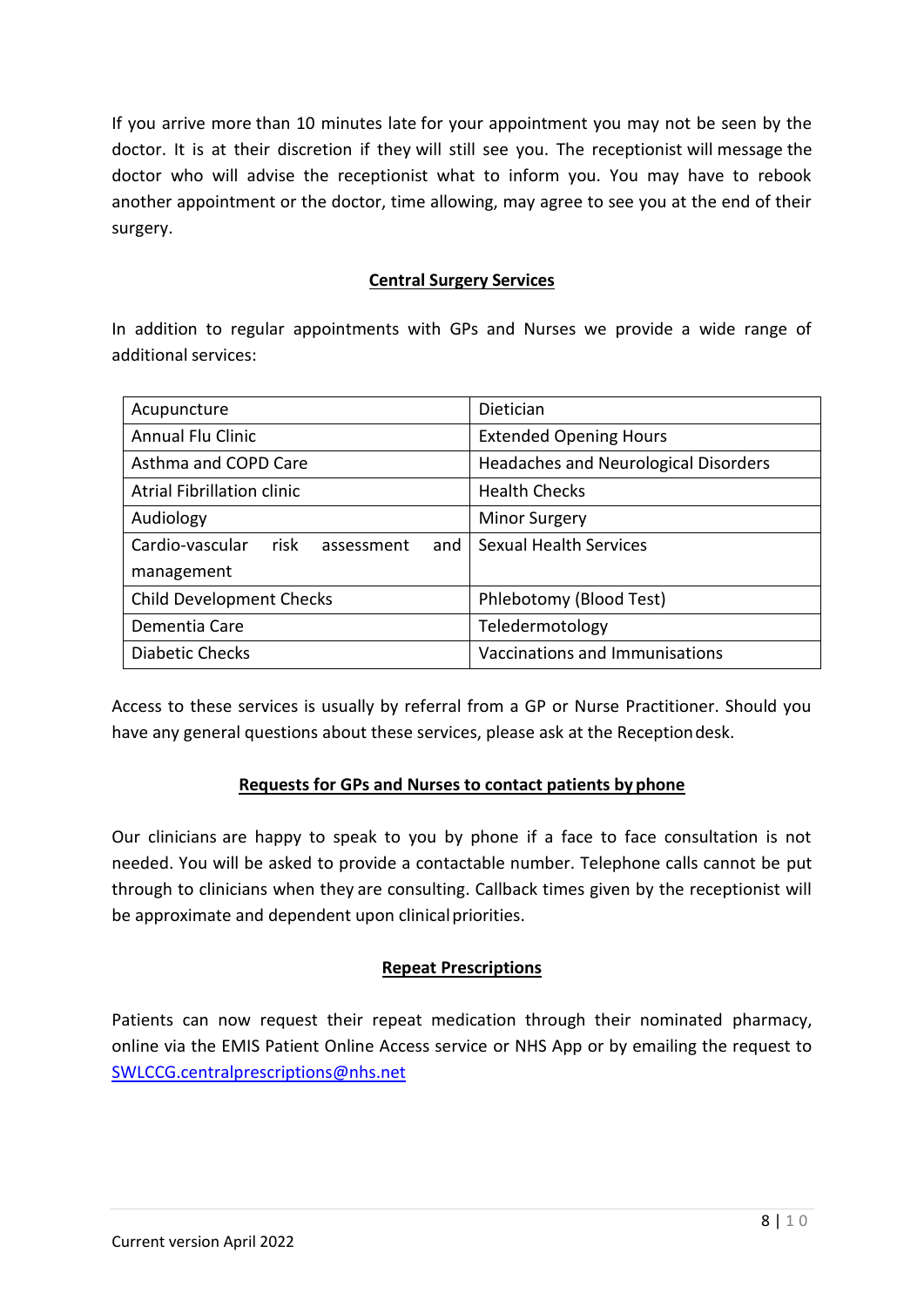Patients are required to order their medication in a timely manner. Please allow 48 working hours for the processing of prescription requests and note that prescription requests cannot be taken over the phone.

The Practice has a strict policy that only in exceptional circumstances, will medication requests be issued sooner.

# **Test Results**

Results are now available online. It is important that you check for your test results a week after having samples taken or as instructed by the doctor. If you are unable to access your results online, you can contact the surgery from 14:00am.

# **Private Fees**

Private medicals and reports (travel, HGV/Taxi driver or similar) are not provided as part of the NHS Service. A private fee will be charged.

Details can be found on the website or on the Practice's noticeboard. Payment must be made by **card, cash or BACs** at the time the request is made.

Private letters that are not clinically urgent may take up to 20 working days to process.

# **Confidentiality**

Patient health records are maintained in accordance with the Data Protection Act 1988.

Access to this information is limited to your healthcare team.

All staff are contractually bound to a strict code of confidentiality and the practice is registered under the Data Protection Act 1988, and is guided by 'Caldicott' recommendations.

Anybody who wishes to access their medical record should make a request in writing to the Surgery.

# **Patient Responsibilities and Behaviour**

Patients are expected to act responsibly in their use of the surgery and ensure that they attend appointments or cancel well in advance.

All staff members are entitled to work in a respectful and peaceful environment. Abusive or aggressive behavior will not be tolerated. Patients who abuse the surgery or staff may be involuntarily deregistered.

# **Complaints, Suggestions and Feedback**

We aim to deliver excellent patient care. You may feel that we have let you down or could improve our service or that we have surpassed your expectations so please let us know. All feedback is welcomed to give our patients an excellent service.